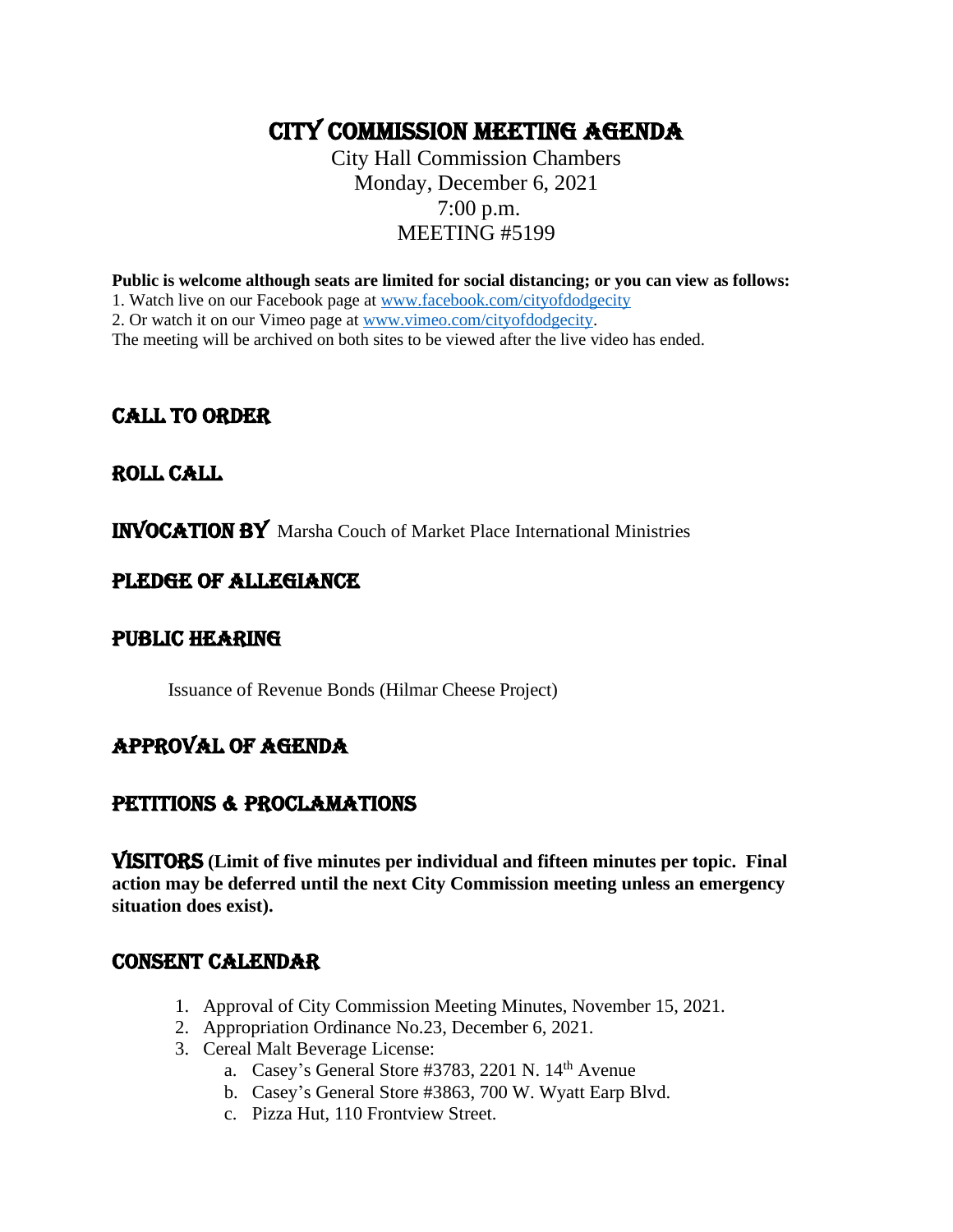4. Approval of Change Order #3 for the Avenue K RCB Replacement Project, SD 1701.

## ORDINANCES & RESOLUTIONS

## UNFINISHED BUSINESS

1. Approval of 2022 Special Sales Tax Budget. Report by Finance Director, Nicole May.

## NEW BUSINESS

1. Approval of Bid for the United Wireless Arena Concrete Repairs. Report by Director of Engineering, Ray Slattery.

## OTHER BUSINESS

## Staff reports

## ADJOURNMENT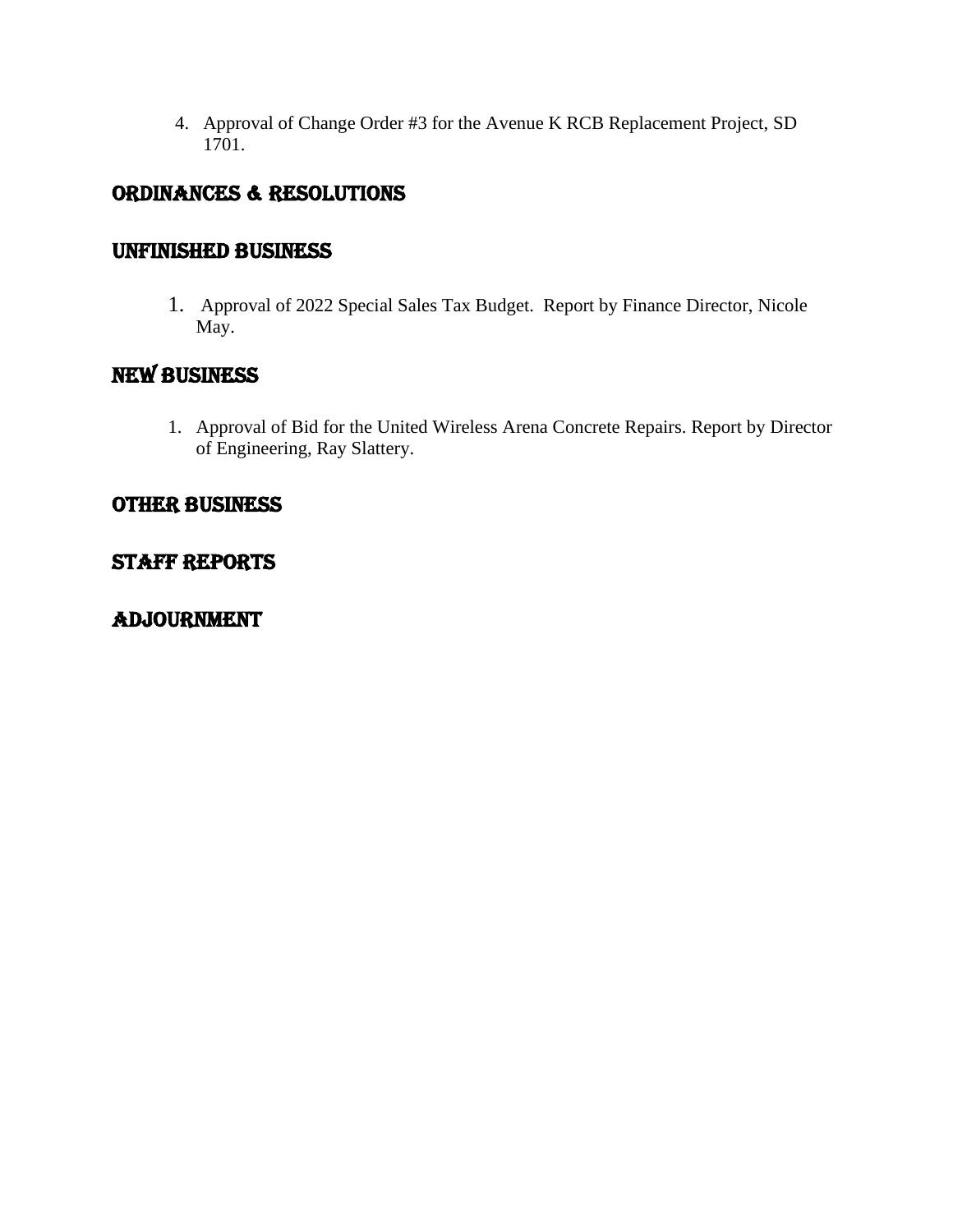## CITY COMMISSION MEETING minutes

City Hall Commission Chambers Monday, November 15, 2021 7:00 p.m. MEETING #5198

**Public is welcome although seats are limited for social distancing; or you can view as follows:**

1. Watch live on our Facebook page at [www.facebook.com/cityofdodgecity](http://www.facebook.com/cityofdodgecity)

2. Or watch it on our Vimeo page at [www.vimeo.com/cityofdodgecity.](http://www.vimeo.com/cityofdodgecity)

The meeting will be archived on both sites to be viewed after the live video has ended.

#### **CALL TO ORDER**

**ROLL CALL** Mayor Rick Sowers, Brian Delzeit, Blanca Soto, Joseph Nuci present. Commissioner Kent Smoll reported absent.

**INVOCATION by** Pastor Kurt Larson of Grace Community

#### **PLEDGE OF ALLEGIANCE**

#### **APPROVAL OF AGENDA**

Commissioner Brian Delzeit made a motion to approve the agenda as presented. Commissioner Blanca Soto seconded the motion. The motion carried 4 - 0.

#### **PETITIONS & PROCLAMATIONS**

**VISITORS (Limit of five minutes per individual and fifteen minutes per topic. Final action may be deferred until the next City Commission meeting unless an emergency situation does exist).**

#### **CONSENT CALENDAR**

- 1. Approval of City Commission Meeting Minutes, November 1, 2021.
- 2. Approval of Special City Commission Meeting Minutes, November 5, 2021.
- 3. Approval of Special City Commission Meeting Minutes, November 10, 2021.
- 4. Appropriation Ordinance No.22, November 15, 2021.
- 5. Approval of Contract Fee Correction for the Design of Iron Flats Sub-Division.

Commissioner Joseph Nuci made a motion to approve the consent calendar as presented. Commissioner Brian Delzeit seconded the motion. The motion carried 4 -0.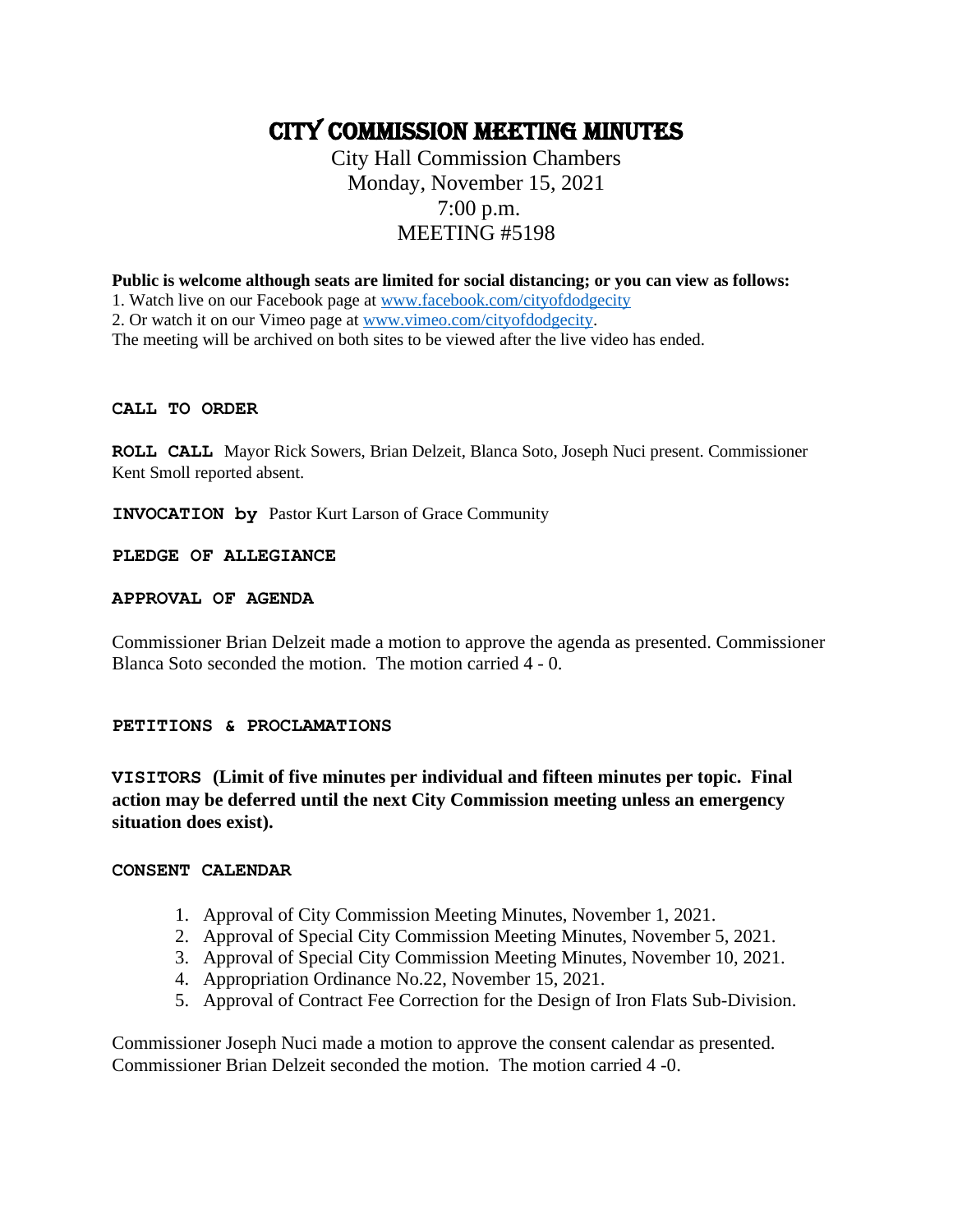#### **ORDINANCES & RESOLUTIONS**

**Ordinance No. 3765**: An Ordinance Annexing to the City of Dodge City the Described Property, in Accordance with K.S.A. 12-520c and all Amendments Thereto was approved on a motion by Commissioner Blanca Soto. Commissioner Joseph Nuci seconded the motion. The motion carried 4 - 0.

#### **UNFINISHED BUSINESS**

1. Commissioner Blanca Soto moved to table the 2022 Special Sales Tax Budget. Commissioner Brian Delzeit seconded the motion. The motion carried 4 - 0.

#### **NEW BUSINESS**

- 1. Commissioner Ric Sowers moved to approve to reject the bid in the amount of \$153170.50 for the Division 18, Roadway Improvements, Maple Grove Cemetery. Commissioner Joseph Nuci seconded the motion. The motion carried 4 - 0.
- 2. Commissioner Blanca Soto moved to approve the 2022 Southwest Kansas Coalition Legislative Policy Agenda. Commissioner Brian Delzeit seconded the motion. The motion carried  $4 - 0$ .
- 3. Commissioner Brian Delzeit moved to approve of Public Transportation Local Match Grant Letter Applications. Commissioner Blanca Soto seconded the motion. The motion carried 4 - 0.
- 4. Commissioner Rick Sowers moved to approve the bid from Building Solutions, LLC in the amount of \$492,138.50 for the Comanche Street Reconstruction. Commissioner Brian Delzeit seconded the motion. The motion carried  $3 - 1$  with Commissioner Joseph Nuci voting nah.
- 5. Commissioner Joseph Nuci moved to approve of Facilities Reimbursement Agreement with Northern Natural Gas Company in the amount of \$754,635. Commissioner Blanca Soto seconded the motion. The motion carried 4 - 0.
- 6. Commissioner Rick Sowers moved to approve the Revised Rate Structure for the Long Branch Lagoon Water Park. Commissioner Blanca Soto seconded the motion. The motion carried  $4 - 0$ .
- 7. Commissioner Rick Sowers moved to approve the proposal with McGrath Consulting in the amount of \$44,772 for a Police Department Operational and Management Assessment. Commissioner Brian Delzeit seconded the motion. The motion carried  $4-0.$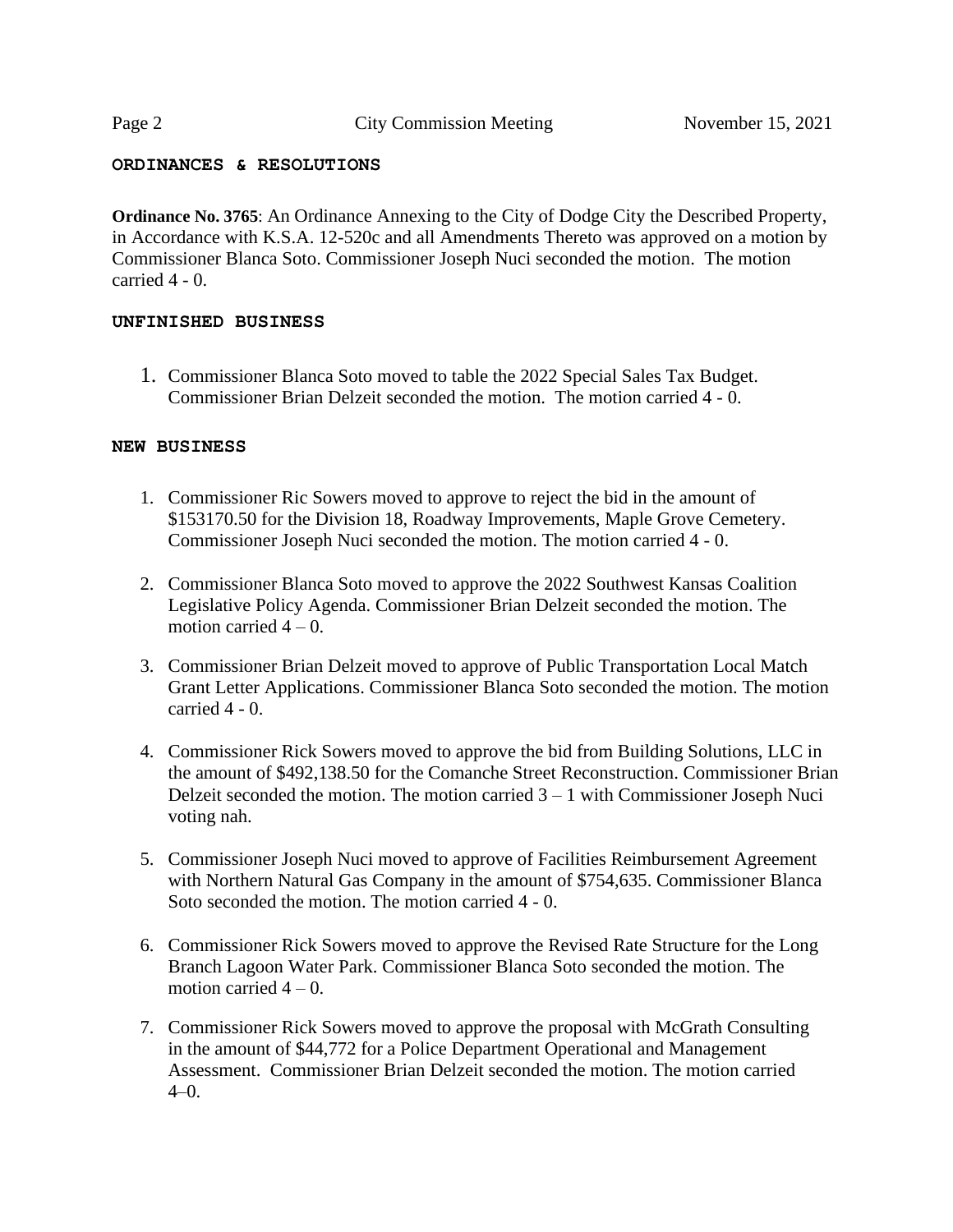Page 3 City Commission Meeting November 15, 2021

Mayor Rick Sowers advised Commissioner Brian Delzeit would recuse himself from any discussion and voting.

8. Commissioner Blanca Soto moved to approve the Real Estate Contract for the purchase of 79.5 acres from Shelor Trust in the amount of \$198,750. Commissioner Joseph Nuci seconded the motion. The motion carried  $3 - 0$ .

#### **OTHER BUSINESS**

**STAFF REPORTS**

#### **ADJOURNMENT**

Commissioner Joseph Nuci moved to adjourn the meeting. Commissioner Brian Delzeit seconded the motion. The motion carried 4 - 0

ATTEST: Mayor

 $\frac{1}{\sqrt{2}}$  ,  $\frac{1}{\sqrt{2}}$  ,  $\frac{1}{\sqrt{2}}$  ,  $\frac{1}{\sqrt{2}}$  ,  $\frac{1}{\sqrt{2}}$  ,  $\frac{1}{\sqrt{2}}$  ,  $\frac{1}{\sqrt{2}}$  ,  $\frac{1}{\sqrt{2}}$  ,  $\frac{1}{\sqrt{2}}$  ,  $\frac{1}{\sqrt{2}}$  ,  $\frac{1}{\sqrt{2}}$  ,  $\frac{1}{\sqrt{2}}$  ,  $\frac{1}{\sqrt{2}}$  ,  $\frac{1}{\sqrt{2}}$  ,  $\frac{1}{\sqrt{2}}$ 

City Clerk

\_\_\_\_\_\_\_\_\_\_\_\_\_\_\_\_\_\_\_\_\_\_\_\_\_\_\_\_\_\_\_\_\_\_\_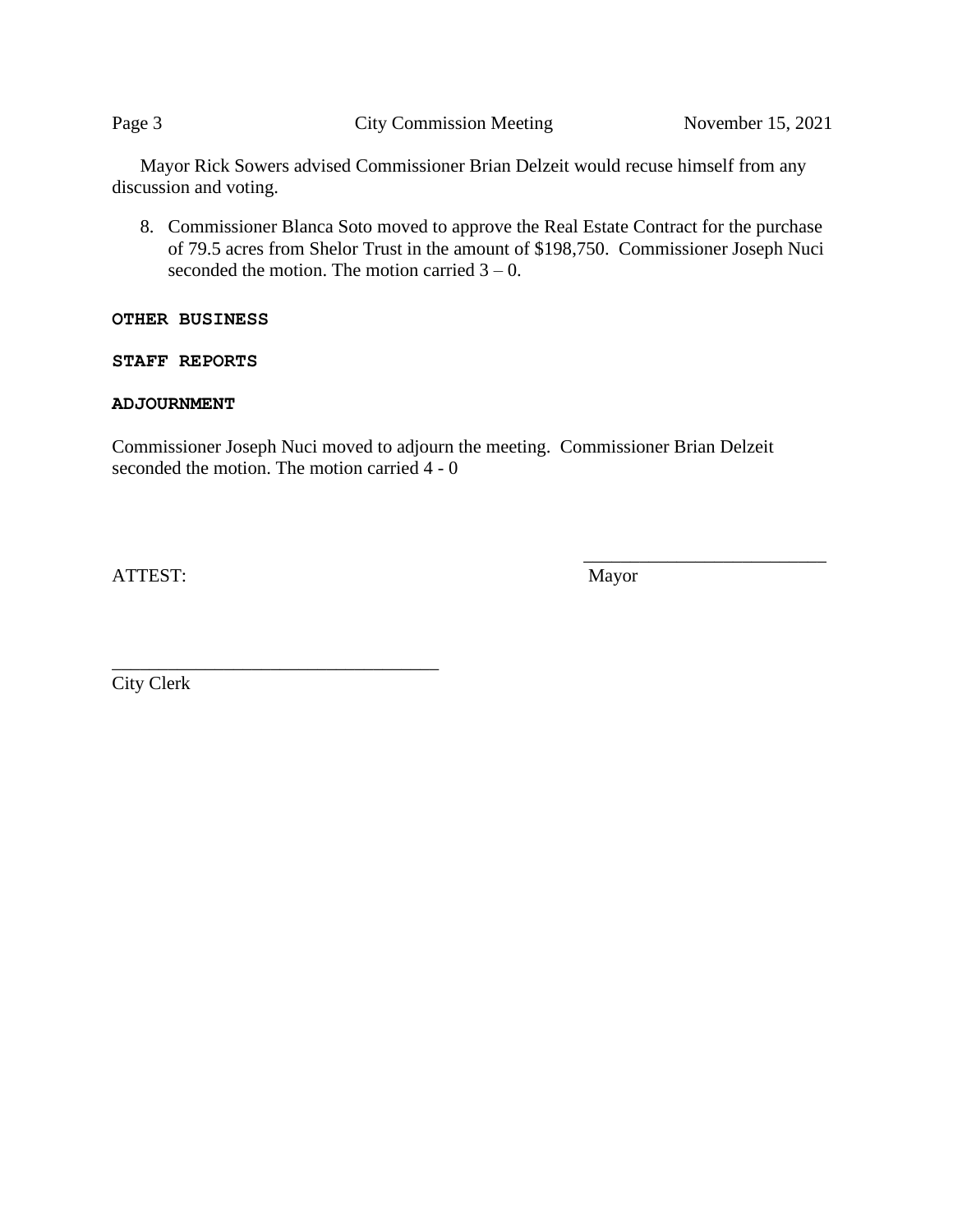# CORPORATE APPLICATION FOR LICENSE TO SELL CEREAL MALT BEVERAGES (This form has been prepared by the Attorney General's Office)

⊡ City or  $\square$  County of **DODGE CITY** 

| <b>SECTION 1 - LICENSE TYPE</b>                                                                                                                                                                                                      |                                                                                                                              |                    |                           |  |  |  |  |
|--------------------------------------------------------------------------------------------------------------------------------------------------------------------------------------------------------------------------------------|------------------------------------------------------------------------------------------------------------------------------|--------------------|---------------------------|--|--|--|--|
| Check One: □ New License □ Renew License<br>□ Special Event Permit                                                                                                                                                                   |                                                                                                                              |                    |                           |  |  |  |  |
| Check One:<br>$\Box$ License to sell cereal malt beverages for consumption on the premises.<br>$\boxdot$ License to sell cereal malt beverages in original and unopened containers and not for consumption on the licensed premises. |                                                                                                                              |                    |                           |  |  |  |  |
| <b>SECTION 2 - APPLICANT INFORMATION</b>                                                                                                                                                                                             |                                                                                                                              |                    |                           |  |  |  |  |
| Kansas Sales Tax Registration Number (required): 004-201025921F-01                                                                                                                                                                   |                                                                                                                              |                    |                           |  |  |  |  |
| I have registered as an Alcohol Dealer with the TTB. $\Box$ Yes (required for new application)                                                                                                                                       |                                                                                                                              |                    |                           |  |  |  |  |
| Name of Corporation<br>CASEY'S RETAIL COMPANY                                                                                                                                                                                        | Principal Place of Business<br>ONE SE CONVENIENCE BLVD                                                                       |                    |                           |  |  |  |  |
| <b>Corporation Street Address</b><br>ONE SE CONVENIENCE BLVD                                                                                                                                                                         | Corporation City<br><b>ANKENY</b>                                                                                            | State<br>IA        | Zip Code<br>50021         |  |  |  |  |
| Date of Incorporation<br>04/14/04                                                                                                                                                                                                    | Articles of Incorporation are on file with the<br>Secretary of State                                                         |                    | $\Box$ No<br>$\nabla$ Yes |  |  |  |  |
| <b>Resident Agent Name</b><br>C T CORPORATION SYSTEM                                                                                                                                                                                 | Phone No.<br>866-331-2303                                                                                                    |                    |                           |  |  |  |  |
| <b>Residence Street Address</b><br>112 SW 7TH ST, SUITE 3C                                                                                                                                                                           | City<br><b>TOPEKA</b>                                                                                                        | <b>State</b><br>KS | <b>Zip Code</b><br>66603  |  |  |  |  |
| <b>SECTION 3 - LICENSED PREMISE</b>                                                                                                                                                                                                  |                                                                                                                              |                    |                           |  |  |  |  |
| <b>Licensed Premise</b>                                                                                                                                                                                                              | <b>Mailing Address</b>                                                                                                       |                    |                           |  |  |  |  |
| (Business Location or Location of Special Event)<br><b>DBA Name</b><br>CASEY'S #3783                                                                                                                                                 | (If different from business address)<br>Name<br>CASEY'S RETAIL COMPANY, ATTN: GAYLE BEGALSKE                                 |                    |                           |  |  |  |  |
| <b>Business Location Address</b><br>2201 N 14TH AVE                                                                                                                                                                                  | Address<br>PO BOX 3001                                                                                                       |                    |                           |  |  |  |  |
| City<br>State<br>Zip<br>DODGE CITY, KS 67801                                                                                                                                                                                         | City<br>State<br><b>ANKENY, IA 50021</b>                                                                                     | Zip                |                           |  |  |  |  |
| Business Phone No.<br>(620) 225-8879                                                                                                                                                                                                 | $\boxed{\triangle}$ Applicant owns the proposed business location.<br>Applicant does not own the proposed business location. |                    |                           |  |  |  |  |
| Business Location Owner Name(s)<br><b>CASEY'S RETAIL COMPANY</b>                                                                                                                                                                     |                                                                                                                              |                    |                           |  |  |  |  |
| SECTION 4 - OFFICERS, DIRECTORS, STOCKHOLDERS OWNING 25% OR MORE OF                                                                                                                                                                  |                                                                                                                              |                    |                           |  |  |  |  |
| STOCK List each person and their spouse*, if applicable. Attach additional pages if necessary.<br>Name                                                                                                                               | Position                                                                                                                     |                    | Date of Birth             |  |  |  |  |
| NO PERSONS INDIVIDUALLY OR IN AGGREGATE OWN 25% OR MORE OF CORPORATE STOCK<br><b>Residence Street Address</b>                                                                                                                        | City<br><b>State</b>                                                                                                         |                    | <b>Zip Code</b>           |  |  |  |  |
|                                                                                                                                                                                                                                      |                                                                                                                              |                    |                           |  |  |  |  |
| Spouse Name                                                                                                                                                                                                                          | Position                                                                                                                     |                    | Date of Birth             |  |  |  |  |
| <b>Residence Street Address</b>                                                                                                                                                                                                      | City<br><b>State</b>                                                                                                         |                    | <b>Zip Code</b>           |  |  |  |  |
| Name                                                                                                                                                                                                                                 | Position                                                                                                                     |                    | Date of Birth             |  |  |  |  |
| <b>Residence Street Address</b>                                                                                                                                                                                                      | City<br><b>State</b>                                                                                                         |                    | <b>Zip Code</b>           |  |  |  |  |
| Spouse Name                                                                                                                                                                                                                          | <b>Position</b>                                                                                                              | Age                |                           |  |  |  |  |
| <b>Residence Street Address</b>                                                                                                                                                                                                      | City                                                                                                                         | <b>Zip Code</b>    |                           |  |  |  |  |
| Name                                                                                                                                                                                                                                 | Position                                                                                                                     | Date of Birth      |                           |  |  |  |  |
| <b>Residence Street Address</b>                                                                                                                                                                                                      | City                                                                                                                         | <b>State</b>       | <b>Zip Code</b>           |  |  |  |  |
| Spouse Name                                                                                                                                                                                                                          | <b>Position</b>                                                                                                              | Age                |                           |  |  |  |  |
| <b>Residence Street Address</b>                                                                                                                                                                                                      | City                                                                                                                         | <b>State</b>       | Zip Code                  |  |  |  |  |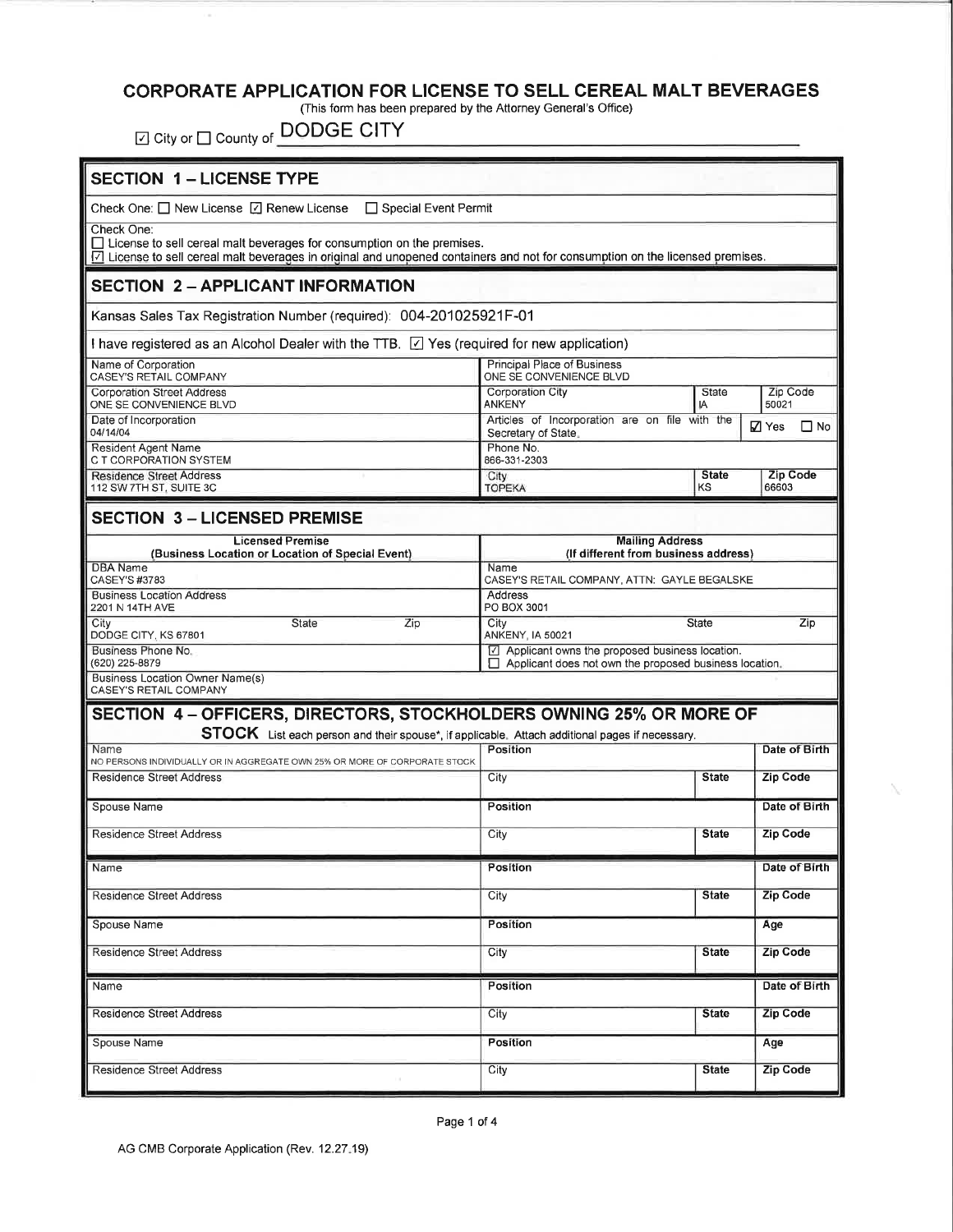#### CORPORATE APPLICATION FOR LICENSE TO SELL CEREAL MALT BEVERAGES

(This form has been prepared by the Attorney General's Office)

☑ City or □ County of DODGE CITY

| <b>SECTION 1 - LICENSE TYPE</b>                                                                                                                                                                                                |                                                                                                                                     |                    |                           |  |  |
|--------------------------------------------------------------------------------------------------------------------------------------------------------------------------------------------------------------------------------|-------------------------------------------------------------------------------------------------------------------------------------|--------------------|---------------------------|--|--|
| Check One: $\Box$ New License $\Box$ Renew License<br>□ Special Event Permit                                                                                                                                                   |                                                                                                                                     |                    |                           |  |  |
| Check One:<br>$\Box$ License to sell cereal malt beverages for consumption on the premises.<br>[2] License to sell cereal malt beverages in original and unopened containers and not for consumption on the licensed premises. |                                                                                                                                     |                    |                           |  |  |
| <b>SECTION 2 - APPLICANT INFORMATION</b>                                                                                                                                                                                       |                                                                                                                                     |                    |                           |  |  |
| Kansas Sales Tax Registration Number (required): 004-201025921F-01                                                                                                                                                             |                                                                                                                                     |                    |                           |  |  |
| I have registered as an Alcohol Dealer with the TTB. [2] Yes (required for new application)                                                                                                                                    |                                                                                                                                     |                    |                           |  |  |
| Name of Corporation<br>CASEY'S RETAIL COMPANY                                                                                                                                                                                  | <b>Principal Place of Business</b><br>ONE SE CONVENIENCE BLVD                                                                       |                    |                           |  |  |
| <b>Corporation Street Address</b><br>ONE SE CONVENIENCE BLVD                                                                                                                                                                   | Corporation City<br>State<br><b>Zip Code</b><br><b>ANKENY</b><br>1A<br>50021                                                        |                    |                           |  |  |
| Date of Incorporation<br>04/14/04                                                                                                                                                                                              | Articles of Incorporation are on file with the<br>Secretary of State.                                                               |                    | $\Box$ No<br>$\nabla$ Yes |  |  |
| Resident Agent Name<br>C T CORPORATION SYSTEM                                                                                                                                                                                  | Phone No.<br>866-331-2303                                                                                                           |                    |                           |  |  |
| <b>Residence Street Address</b><br>112 SW 7TH ST, SUITE 3C                                                                                                                                                                     | City<br><b>TOPEKA</b>                                                                                                               | <b>State</b><br>ΚS | Zip Code<br>66603         |  |  |
| <b>SECTION 3 - LICENSED PREMISE</b>                                                                                                                                                                                            |                                                                                                                                     |                    |                           |  |  |
| <b>Licensed Premise</b><br><b>Mailing Address</b>                                                                                                                                                                              |                                                                                                                                     |                    |                           |  |  |
| (Business Location or Location of Special Event)<br>DBA Name<br>CASEY'S #3863                                                                                                                                                  | (If different from business address)<br>Name                                                                                        |                    |                           |  |  |
| <b>Business Location Address</b><br>700 W WYATT EARP BLVD                                                                                                                                                                      | CASEY'S RETAIL COMPANY, ATTN: GAYLE BEGALSKE<br>Address                                                                             |                    |                           |  |  |
| City<br>State<br>Zip<br>DODGE CITY, KS 67801                                                                                                                                                                                   | PO BOX 3001<br>City                                                                                                                 | <b>State</b>       | Zip                       |  |  |
| Business Phone No.<br>(620) 225-8914                                                                                                                                                                                           | ANKENY, IA 50021<br>$\Box$ Applicant owns the proposed business location.<br>Applicant does not own the proposed business location. |                    |                           |  |  |
| Business Location Owner Name(s)<br>CASEY'S RETAIL COMPANY                                                                                                                                                                      | L.L                                                                                                                                 |                    |                           |  |  |
| SECTION 4 - OFFICERS, DIRECTORS, STOCKHOLDERS OWNING 25% OR MORE OF                                                                                                                                                            |                                                                                                                                     |                    |                           |  |  |
| STOCK List each person and their spouse*, if applicable. Attach additional pages if necessary,                                                                                                                                 |                                                                                                                                     |                    |                           |  |  |
| Name<br>NO PERSONS INDIVIDUALLY OR IN AGGREGATE OWN 25% OR MORE OF CORPORATE STOCK                                                                                                                                             | Position                                                                                                                            |                    | Date of Birth             |  |  |
| Residence Street Address                                                                                                                                                                                                       | City                                                                                                                                | <b>State</b>       | <b>Zip Code</b>           |  |  |
| Spouse Name                                                                                                                                                                                                                    | Position                                                                                                                            |                    | Date of Birth             |  |  |
| <b>Residence Street Address</b>                                                                                                                                                                                                | City                                                                                                                                | <b>State</b>       | <b>Zip Code</b>           |  |  |
| Name                                                                                                                                                                                                                           | Position                                                                                                                            |                    | Date of Birth             |  |  |
| <b>Residence Street Address</b>                                                                                                                                                                                                | City                                                                                                                                | <b>State</b>       | <b>Zip Code</b>           |  |  |
| Spouse Name                                                                                                                                                                                                                    | <b>Position</b>                                                                                                                     |                    | Age                       |  |  |
| Residence Street Address                                                                                                                                                                                                       | City                                                                                                                                | <b>State</b>       | Zip Code                  |  |  |
| Name                                                                                                                                                                                                                           | <b>Position</b>                                                                                                                     |                    | Date of Birth             |  |  |
| Residence Street Address                                                                                                                                                                                                       | City                                                                                                                                | <b>State</b>       | Zip Code                  |  |  |
| Spouse Name                                                                                                                                                                                                                    | Position                                                                                                                            |                    | Age                       |  |  |
| <b>Residence Street Address</b>                                                                                                                                                                                                | City                                                                                                                                | <b>State</b>       | Zip Code                  |  |  |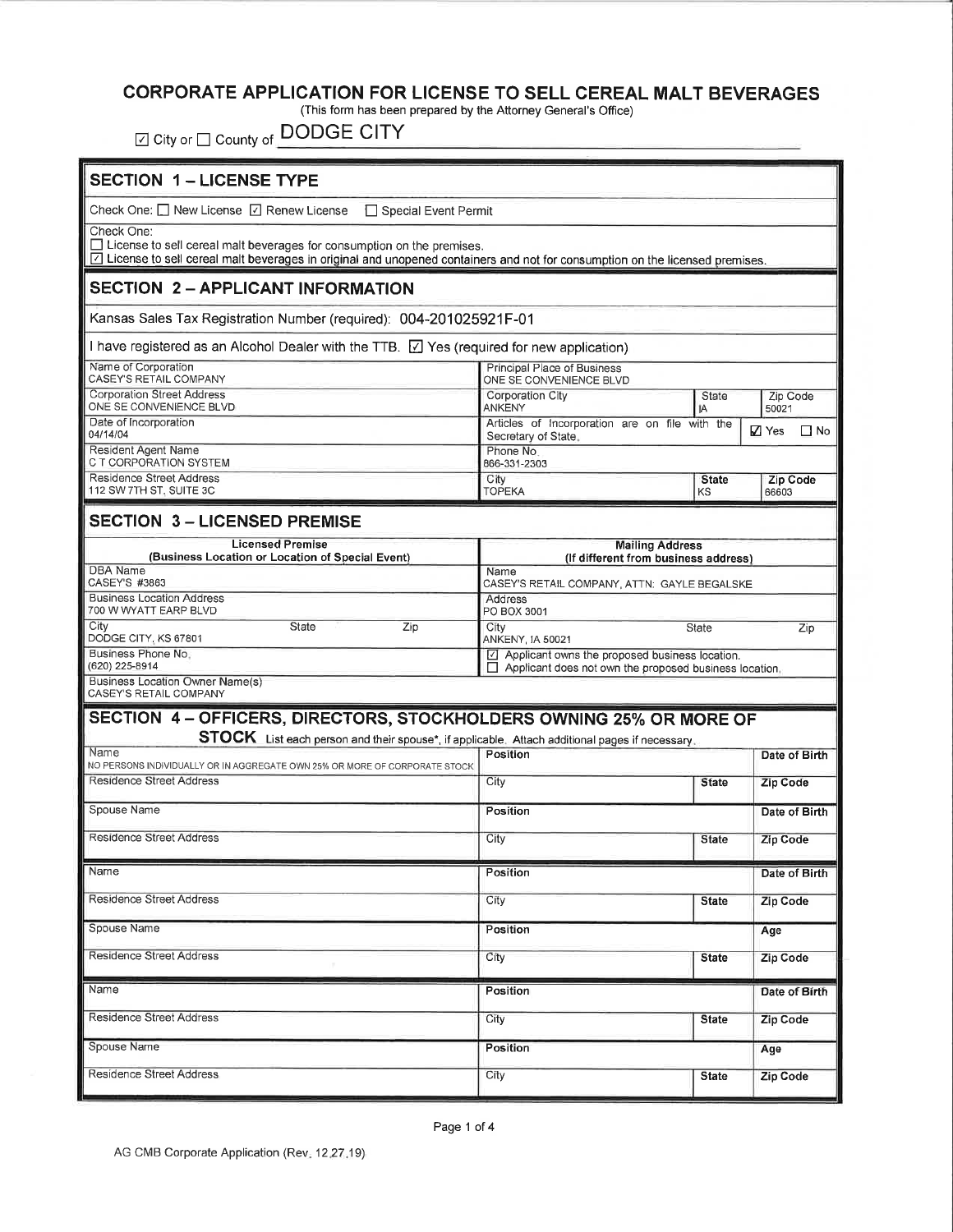## CORPORATE APPLICATION FOR LICENSE TO SELL CEREAL MALT BEVERAGES<br>(This form has been prepared by the Attorney General's Office)  $#225$

2 City or □ County of Dodge City, Kansas

| Special Event Permit<br>Check One: O New License [7] Renew License                                                                                                                                                    |                                                                                                                           |                    |                                |  |  |
|-----------------------------------------------------------------------------------------------------------------------------------------------------------------------------------------------------------------------|---------------------------------------------------------------------------------------------------------------------------|--------------------|--------------------------------|--|--|
| Check One:<br>License to sell cereal malt beverages for consumption on the premises.<br>□ License to sell cereal malt beverages in original and unopened containers and not for consumption on the licensed premises. |                                                                                                                           |                    |                                |  |  |
| <b>SECTION 2 - APPLICANT INFORMATION</b>                                                                                                                                                                              |                                                                                                                           |                    |                                |  |  |
| Kansas Sales Tax Registration Number (required): 004-822381178F-01                                                                                                                                                    |                                                                                                                           |                    |                                |  |  |
| I have registered as an Alcohol Dealer with the TTB. $\boxdot$ Yes (required for new application)                                                                                                                     | <b>Principal Place of Business</b>                                                                                        |                    |                                |  |  |
| Name of Corporation<br>GMRG ACQ 1, LLC                                                                                                                                                                                |                                                                                                                           |                    | Zip Code                       |  |  |
| <b>Corporation Street Address</b><br>10880 Benson, Suite 2320                                                                                                                                                         | <b>Corporation City</b><br>Overland Park                                                                                  | State<br>KS        | 66210                          |  |  |
| Date of Incorporation                                                                                                                                                                                                 | Articles of Incorporation are on file with the<br>$\square$ No<br><b>Ø</b> Yes<br>Secretary of State.                     |                    |                                |  |  |
| 8/3/17<br><b>Resident Agent Name</b>                                                                                                                                                                                  | Phone No.<br>620-243-2955                                                                                                 |                    |                                |  |  |
| Jen Seward<br><b>Residence Street Address</b>                                                                                                                                                                         | City<br>Hutchinson                                                                                                        | <b>State</b><br>KS | Zip Code<br>67501              |  |  |
| 1695 N. Mayfield Rd                                                                                                                                                                                                   |                                                                                                                           |                    |                                |  |  |
| <b>SECTION 3-LICENSED PREMISE</b>                                                                                                                                                                                     |                                                                                                                           |                    |                                |  |  |
| <b>Licensed Premise</b><br>(Business Location or Location of Special Event)                                                                                                                                           | <b>Mailing Address</b><br>(If different from business address)                                                            |                    |                                |  |  |
| DBA Name                                                                                                                                                                                                              | Name<br>Pizza Hut #035923                                                                                                 |                    |                                |  |  |
| Pizza Hut #035923<br><b>Business Location Address</b>                                                                                                                                                                 | <b>Address</b><br>10880 Benson, Suite 2320                                                                                |                    |                                |  |  |
| 110 Frontview<br>Zip<br>State<br>City                                                                                                                                                                                 | City                                                                                                                      | State<br>KS        | Zip<br>66210                   |  |  |
| 67801<br>ΚS<br>Dodge City<br>Business Phone No.                                                                                                                                                                       | Overland Park<br>Applicant owns the proposed business location.<br>Applicant does not own the proposed business location. |                    |                                |  |  |
| 620-225-2286                                                                                                                                                                                                          |                                                                                                                           |                    |                                |  |  |
| <b>Business Location Owner Name(s)</b><br>Michael Cherney                                                                                                                                                             |                                                                                                                           |                    |                                |  |  |
| SECTION 4 - OFFICERS, DIRECTORS, STOCKHOLDERS OWNING 25% OR MORE OF                                                                                                                                                   |                                                                                                                           |                    |                                |  |  |
| STOCK List each person and their spouse*, If applicable. Attach additional pages If necessary.                                                                                                                        | Position                                                                                                                  |                    |                                |  |  |
|                                                                                                                                                                                                                       | CEO                                                                                                                       |                    |                                |  |  |
| Name<br>Michael Cherney                                                                                                                                                                                               |                                                                                                                           | <b>State</b>       | 1/23/1983<br><b>Zip Code</b>   |  |  |
| <b>Residence Street Address</b><br>2223 W Lyndale St                                                                                                                                                                  | City<br>Chicago                                                                                                           | IL                 | Date of Birth<br>60647         |  |  |
| Spouse Name                                                                                                                                                                                                           | Position<br>N/A                                                                                                           |                    | 6/23/1981                      |  |  |
| Sara Cherney<br><b>Residence Street Address</b>                                                                                                                                                                       | City<br>Chicago                                                                                                           | <b>State</b><br>IL | <b>Zip Code</b><br>60647       |  |  |
| 2223 W Lyndale St                                                                                                                                                                                                     | Position                                                                                                                  |                    | Date of Birth<br>Date of Birth |  |  |
| Name<br>Tim Quinlan                                                                                                                                                                                                   | Passive Investor<br>City                                                                                                  | <b>State</b>       | 10/4/1976<br><b>Zip Code</b>   |  |  |
| <b>Residence Street Address</b><br>14 East 93rd Street                                                                                                                                                                | New York                                                                                                                  | NY                 | 10028<br>Age                   |  |  |
| Spouse Name<br>Courtney Quinlan                                                                                                                                                                                       | Position                                                                                                                  | <b>State</b>       | 5/14/76<br><b>Zip Code</b>     |  |  |
| <b>Residence Street Address</b>                                                                                                                                                                                       | City<br>New York                                                                                                          | NY.                | 10028                          |  |  |
| 14 East 93rd Street<br>Name                                                                                                                                                                                           | Position                                                                                                                  |                    |                                |  |  |
| <b>Residence Street Address</b>                                                                                                                                                                                       | City                                                                                                                      | <b>State</b>       | Date of Birth<br>Zip Code      |  |  |
| Spouse Name                                                                                                                                                                                                           | Position                                                                                                                  |                    | Age                            |  |  |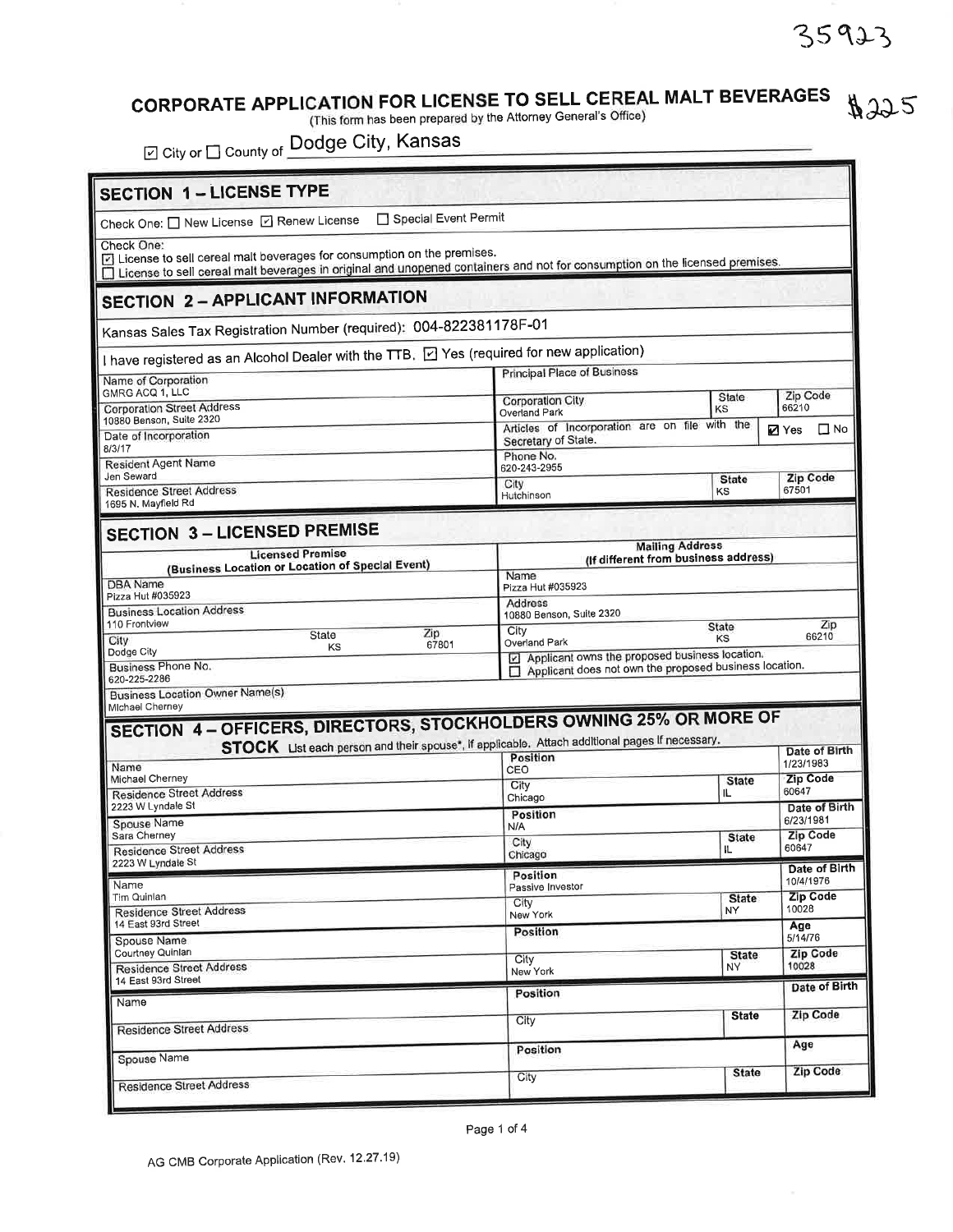

# Memorandum

**To: Nick Hernandez, City Manager and City Commissioners From: Ray Slattery, PE, Director of Engineering Services Date: November 24, 2021 Subject: Change Order #3, Ave. K RCB Replacement, SD 1701 Agenda Item: Consent Calendar**

**Recommendation:** Approve Change Order #3 for the Ave. K RCB Replacement Project for a total increase in the amount of \$590.00.

**\_\_\_\_\_\_\_\_\_\_\_\_\_\_\_\_\_\_\_\_\_\_\_\_\_\_\_\_\_\_\_\_\_\_\_\_\_\_\_\_\_\_\_\_\_\_\_\_\_\_\_\_\_\_\_\_\_\_\_\_\_\_\_\_\_\_\_\_\_\_\_\_\_\_\_\_**

**Background:** The Ave. K RCB Project was approved in August of 2019 the Commission approved the construction of this project. The start date was set for January 2020. When demolition started in January 2020, a major AT& T phone duct was found that was not located during the design phase. AT&T scheduled to move the duct, but due to their scheduling it was going to be a few weeks. Then the COVID shut down took place and AT&T did not do any work per their company policy. Once AT&T went back to work there was a backlog on all their projects. Once the duct was moved and out of the way, Building Solutions had moved on to other projects to keep their crews busy. Building Solutions was able to start back on the project earlier this year. This Chang Order finalizes the project. An additional Flume was constructed on the south side of Ave. K west of the RCB to provide an overflow for water to get to the channel during heavy rain events. It was discovered the inlet could not handle all the flow and the water backed over the curb and eroded along the side of the RCB. So, this additional flume was constructed. The other items of the Change Order zero out the items that were deleted from the project.

**Justification:** This change order finalizes the project.

**Financial Considerations:** Change Order #3 is for an increase of \$590.00. Funding will be from the 2019 Series-A GOB.

**Purpose/Mission:** The completion of this project aligns with the City's Core Value of Ongoing Improvement and Safety.

**Legal Considerations:** By approving the Change Order from Building Solutions, LLC, the contract dollar amount will be amended.

**Attachments:** Change Order #3

\*\*\*\*\*\*\*\*\*\*\*\*\*\*\*\*\*\*\*\*\*\*\*\*\*\*\*

DODGECITY. ORG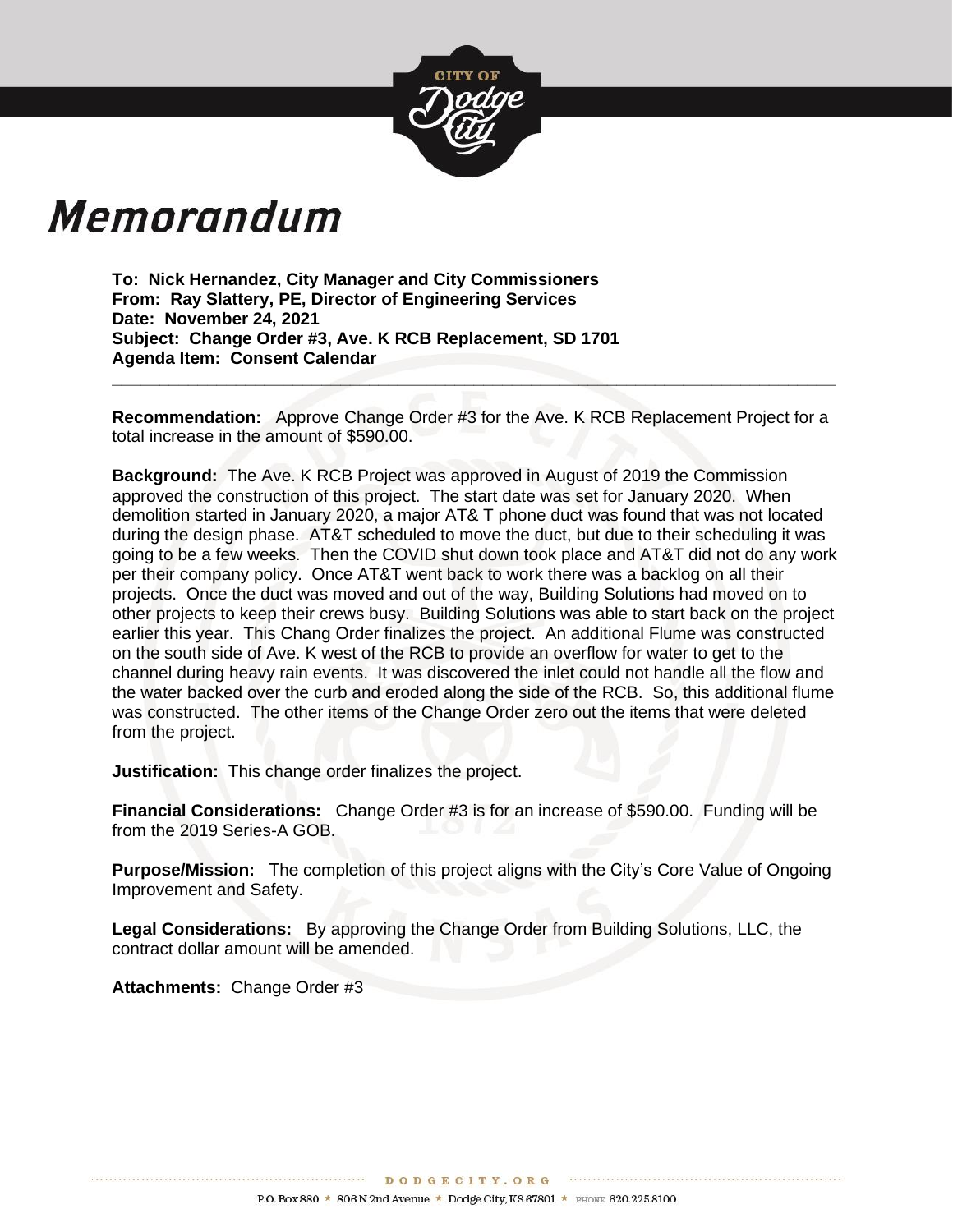## **CITY OF DODGE CITY**

**Change Order**

CONTRACT FOR: Avenue K & Military Avenue RCB Repl. PROJECT NUMBER: SD 1701

CONTRACTOR: Building Solutions **CONTRACTOR: 8** and 2011 11 and 2012 12:30 REQUEST NUMBER:

|                                              |                 | <b>CONTRACT</b> |                 | <b>AMOUNT OF</b> |                 |                |     |               |  |
|----------------------------------------------|-----------------|-----------------|-----------------|------------------|-----------------|----------------|-----|---------------|--|
|                                              |                 | OR.             |                 | <b>OVERRUN</b>   | <b>CONTRACT</b> | <b>NEW</b>     |     | <b>DOLLAR</b> |  |
| <b>ITEM</b>                                  |                 | <b>PREVIOUS</b> | <b>ADJUSTED</b> | OR.              | <b>UNIT</b>     | <b>UNIT</b>    |     | AMOUNT OF     |  |
| <b>DESCRIPTION</b>                           | <b>UNIT</b>     | QUANTITY        | QUANTITY        | <b>UNDERRUN</b>  | <b>PRICE</b>    | <b>PRICE</b>   |     | CHANGE        |  |
| Additional Flume on the south side of Ave. K | $\overline{LS}$ | $\mathbf 0$     |                 |                  |                 | 4,255.00<br>\$ | -\$ | 4,255.00      |  |
| Silt Fence                                   | LF              | 483             | 0               | $-483$           | $\$\$<br>5.00   |                | \$  | (2, 415.00)   |  |
| <b>Inlet Protection</b>                      | Each            | $\overline{c}$  | $\,0\,$         | $-2$             | \$<br>250.00    |                | \$  | (500.00)      |  |
| Sandbag Dike                                 | Each            | 3               | 2               | $-1$             | \$<br>750.00    |                | \$  | (750.00)      |  |
|                                              |                 |                 |                 |                  |                 |                |     |               |  |
|                                              |                 |                 |                 |                  |                 |                |     |               |  |
|                                              |                 |                 |                 |                  |                 |                |     |               |  |
|                                              |                 |                 |                 |                  |                 |                |     |               |  |
|                                              |                 |                 |                 |                  |                 |                |     |               |  |
|                                              |                 |                 |                 |                  |                 |                |     |               |  |
|                                              |                 |                 |                 |                  |                 |                |     |               |  |
|                                              |                 |                 |                 |                  |                 |                |     |               |  |
|                                              |                 |                 |                 |                  |                 |                |     |               |  |
|                                              |                 |                 |                 |                  |                 |                |     |               |  |
|                                              |                 |                 |                 |                  |                 |                |     |               |  |
|                                              |                 |                 |                 |                  |                 |                |     |               |  |
|                                              |                 |                 |                 |                  |                 |                |     |               |  |
|                                              |                 |                 |                 |                  |                 |                |     |               |  |
|                                              |                 |                 |                 |                  |                 |                |     |               |  |
| <b>NET INCREASE</b>                          |                 |                 |                 |                  |                 |                |     | 590.00        |  |

RECOMMENDED FOR APPROVAL:

This is to affirm that I have inspected this change in plans and construction and hereby agree to the quantities, unit prices, and amounts shown above.

Ray Slattery, P.E. Director of Engineering Services

֦

and the contract of the contract of the contract of the contract of the contract of the contract of the contract of the contract of the contract of the contract of the contract of the contract of the contract of the contra

Connie Marquez, City Clerk

Mayor or City Manager

\_\_\_\_\_\_\_\_\_\_\_\_\_\_\_\_\_\_\_\_\_\_\_\_\_\_\_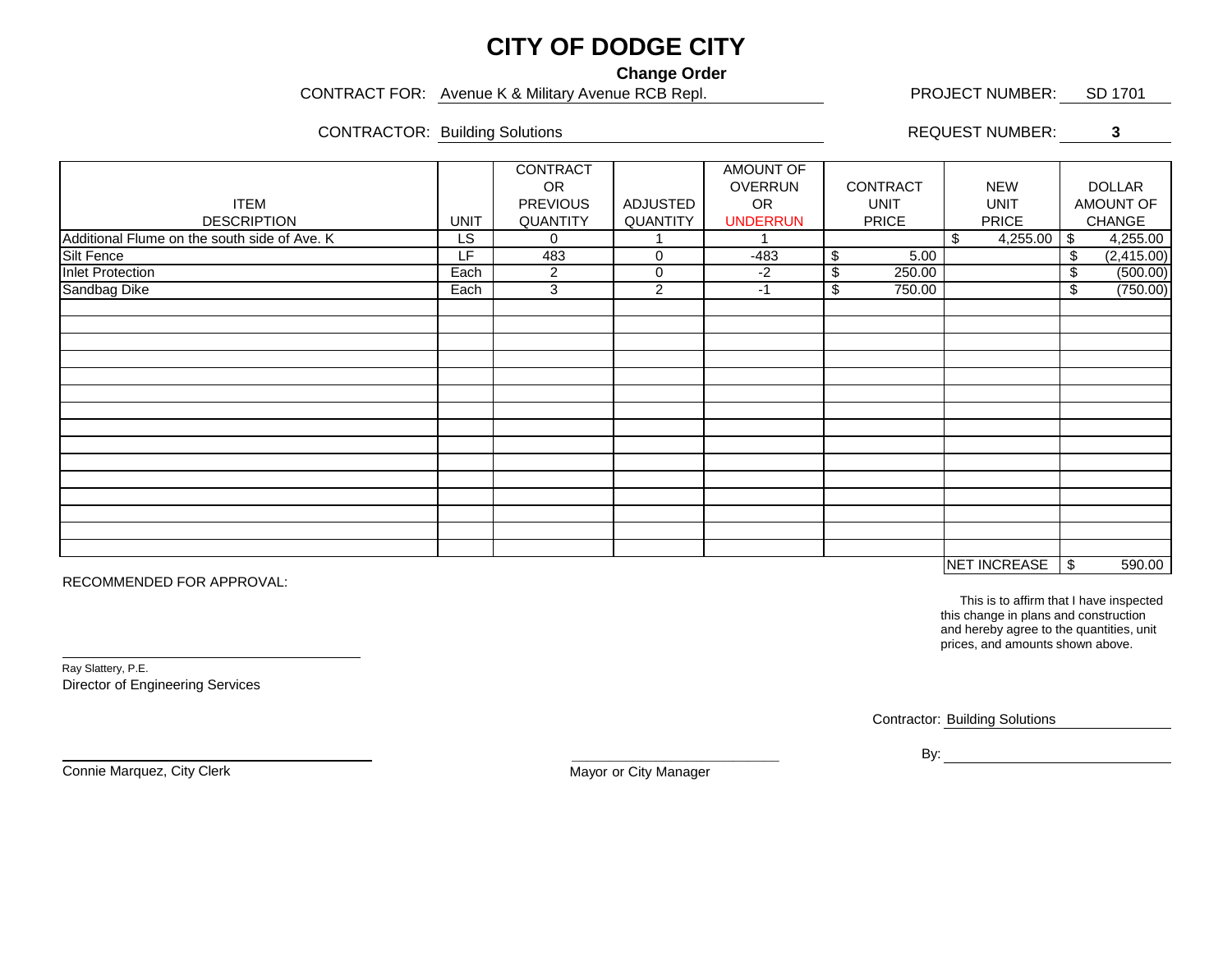

# **Memorandum**

**To: Nick Hernandez, City Manager and City Commissioners JD Gilbert, County Administrator and County Commissioners From: Nicole May, Finance Director City of Dodge City Date: October 26, 2021 Subject: 2022 Sales Tax Fund Budget Agenda Item: New Business**

**Recommendation: I recommend approving the 2022 Sales Tax Fund Budget as presented.**

**Background: The City and County Commissions must both approve the budget for the Sales Tax Fund each year. The 2022 budget has been previously discussed in a joint meeting due to concerns in prior years regarding the inadequate funding of the Depreciation and Replacement Fund. The final budget has been prepared based on the feedback from each commission.** 

**\_\_\_\_\_\_\_\_\_\_\_\_\_\_\_\_\_\_\_\_\_\_\_\_\_\_\_\_\_\_\_\_\_\_\_\_\_\_\_\_\_\_\_\_\_\_\_\_\_\_\_\_\_\_\_\_\_\_\_\_\_\_\_\_\_\_\_\_\_\_\_\_\_\_\_\_\_\_\_\_\_\_\_\_\_**

**Justification: Each year the Sales Tax Fund Budget must be approved by the City and County Commissions after being approved by CFAB. The budget was approved by CFAB at the September 28, 2021 meeting.**

**Financial Considerations: The budget would be used as guidance for expenses for the 2022 year.**

**Purpose/Mission: On-going improvements to provide for community growth.**

**Legal Considerations: None**

**Attachments: Budget narrative and spreadsheet**

\*\*\*\*\*\*\*\*\*\*\*\*\*\*\*\*\*\*\*\*\*\*\*\*\*\*\*\*\*\*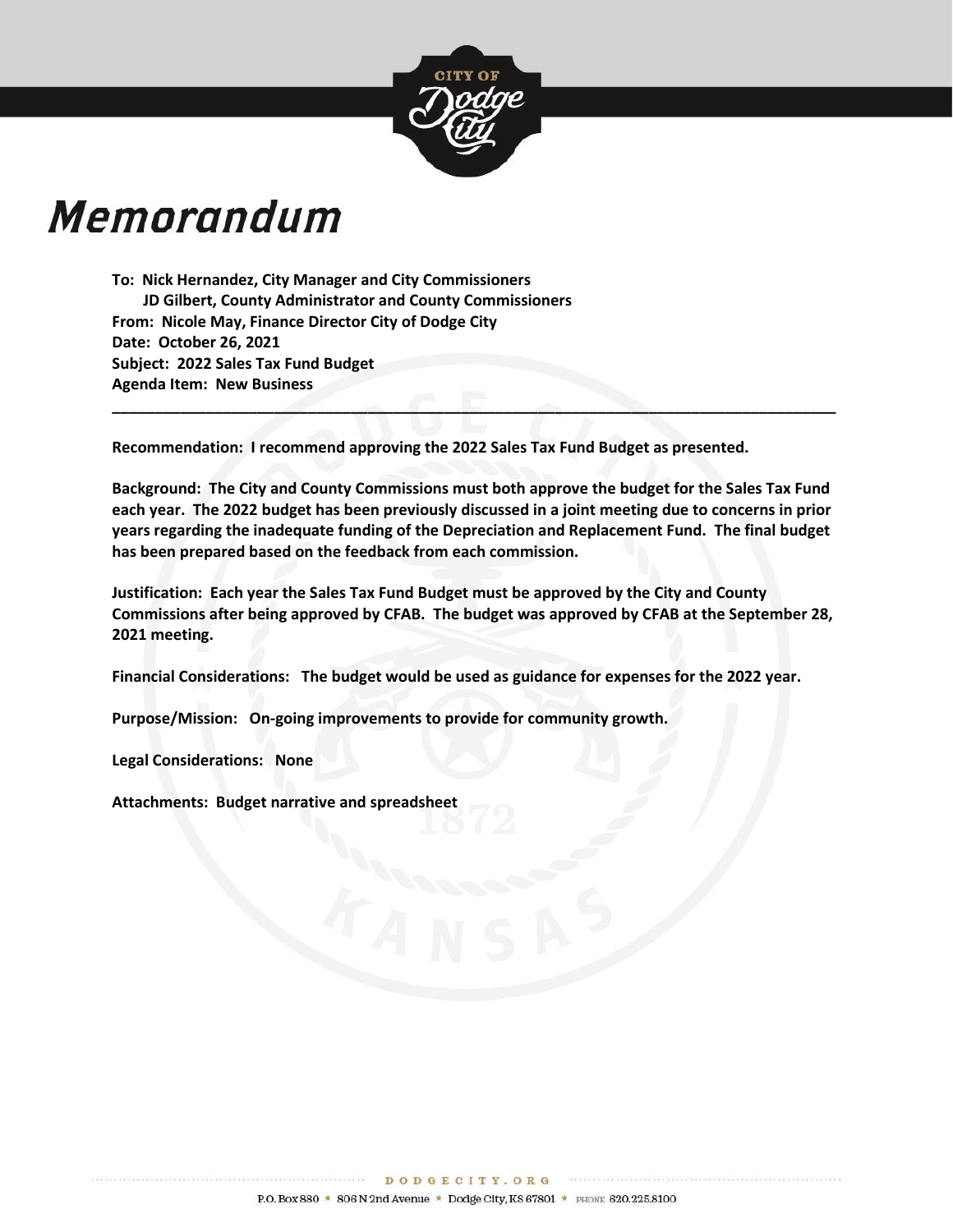

# Memorandum

**To: Nick Hernandez, City Manager and City Commissioners From: Ray Slattery, PE, Director of Engineering Services Date: November 29, 2021 Subject: Approval of contract for Event Center Concrete Repairs, CA 1402 Agenda Item: New Business**

**Recommendation:** Approve contract for the concrete repairs at the United Wireless Arena in the amount of \$60,000 with Precision Construction & Contracting LLC. Precision Construction & Contracting LLC submitted a bid in the amount of \$75,854.80 for the project. This bid is 9.6% above the Engineer's Estimate of \$69,223.00 but is considered to be a reasonable bid. However, there was \$60,000 budgeted for the project. Staff has been in discussions with Precision Construction & Contracting, LLC since the bid opening. Precision Construction & Contracting, LLC., agreed to a reduction of quantities, therefore we will reduce the amount of work to be done to meet the budget amount.

**\_\_\_\_\_\_\_\_\_\_\_\_\_\_\_\_\_\_\_\_\_\_\_\_\_\_\_\_\_\_\_\_\_\_\_\_\_\_\_\_\_\_\_\_\_\_\_\_\_\_\_\_\_\_\_\_\_\_\_\_\_\_\_\_\_\_\_\_\_\_\_\_\_\_\_\_**

**Background:** The repairs to the concrete parking lot of the arena have been needed for some time. The 2021 Safety Inspection of the parking lot found many areas that would be considered tripping or fall hazards. The hazards ranged from broken curbs to heaved/settled sidewalks and ADA Ramps. There are also some cracked concrete panels that will be repaired. A list of repairs was started in 2014, but due to circumstances and the sheer number of repairs needed the project was advertised for bid this year.

**Justification:** These repairs will improve the sidewalk, ADA Ramps, parking lot, and the safety of those attending events at the Event Center.

**Financial Considerations:** The cost of these repairs is \$60,000.00. Funding of this project will be from the 2021 & 2022 Why Not Dodge (WND) Sales Tax Budget. \$20,000 was budgeted for 2021 and \$40,000 in 2022 budget. The contractor is also willing to work with the City to value engineer the project to only make repairs that total the budgeted amount.

**Purpose/Mission:** The completion of this project aligns with the City's Core Values of Safety and Ongoing Improvement.

**Legal Considerations:** By approving the bid from Precision Construction & Contracting LLC., the City will enter a contract with Precision Construction & Contracting LLC. and be responsible to make payments for the completed work.

**Attachments:** Bid Tab

DODGECITY. ORG CONDITIONS